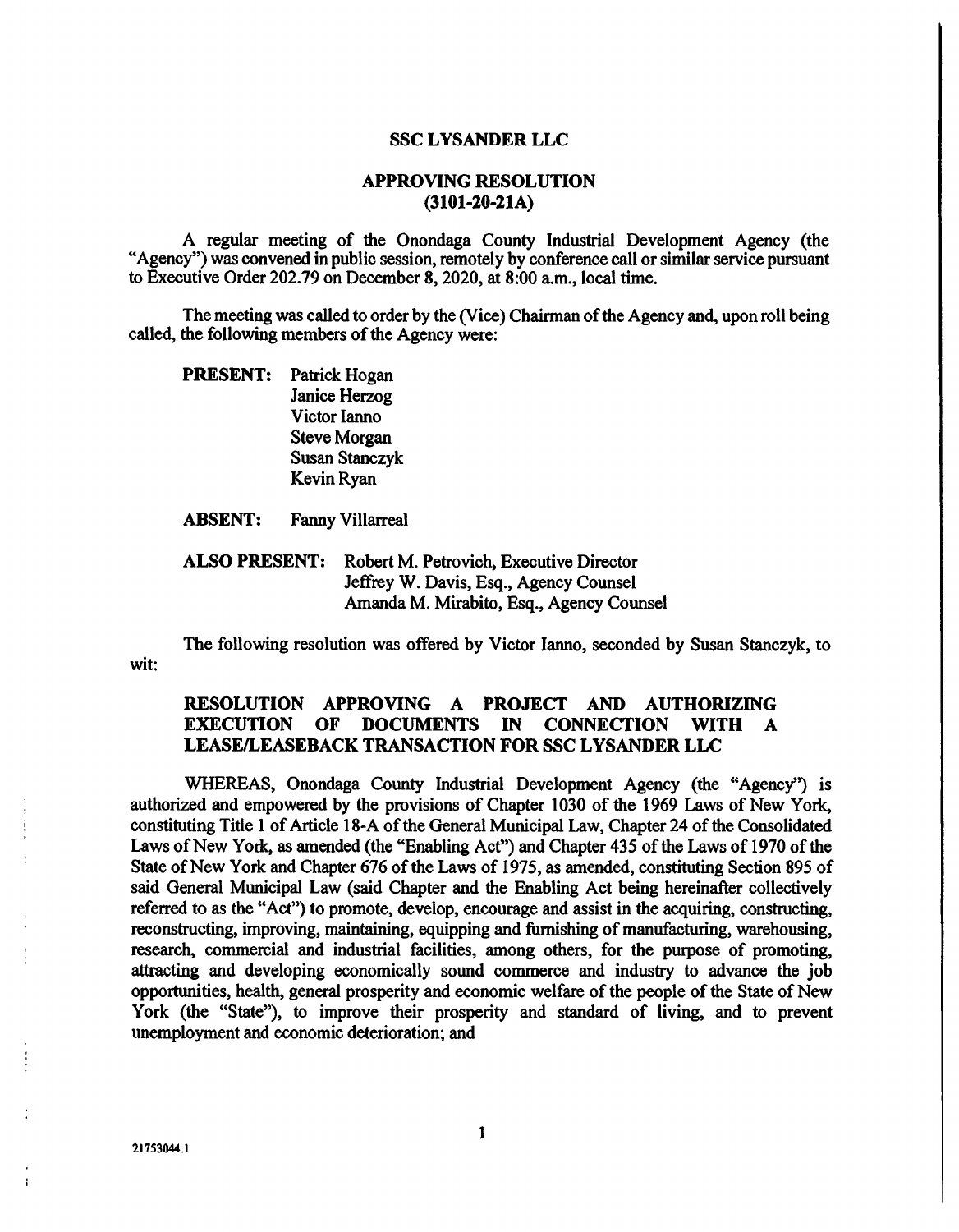WHEREAS, to accomplish its stated purposes, the Agency is authorized and empowered under the Act to acquire, construct, reconstruct and install one or more "projects" (as defined in the Act), or to cause said projects to be acquired, constructed, reconstructed and installed, and to convey said projects or to lease said projects with the obligation to purchase; and

WHEREAS, SSC Lysander LLC, a Florida limited liability company (the "Company"), has submitted an application (the "Application"), on behalf of itself and/or entities formed or to be formed on its behalf, to the Agency, a copy of which Application is on file at the office of the Agency, which Application requests that the Agency consider undertaking a project (the "Project") for the benefit of the Company and/or entities formed or to be formed on its behalf, said Project consisting of the following:  $(A)(1)$  the acquisition of a leasehold interest in a portion of an approximately 99.64 acre parcel of land located at 8071 River Road (tax map no. 073.-Ol-24.1) in the Town of Lysander, Onondaga County, New York (the 'Land"); (2) the construction on the Land of an approximately 22.26 acre solar power facility including solar panels, electrical equipment and perimeter fencing (the "Facility"); and (3) the acquisition and installation therein and thereon of related fixtures, machinery, equipment and other tangible personal property (collectively, the "Equipment") (the Land, the Facility and the Equipment being collectively referred to as the "Project Facility"); (B) the granting of certain "financial assistance" (within the meaning of Section 854(14) of the Act) with respect to the foregoing, including potential exemptions from certain real property taxes (the "Financial Assistance"); and (C) the lease (with an obligation to purchase) or sale of the Project Facility to the Company or such other person as may be designated by the Company and agreed upon by the Agency; and

WHEREAS, the members of the Agency adopted a resolution on November 10, 2020 (the "Public Hearing Resolution") authorizing a public hearing with respect to the Project in compliance with the provisions of Section 859-a of the Act; and

WHEREAS, pursuant to the authorization contained in the Public Hearing Resolution, the Executive Director of the Agency (A) caused notice of a public hearing of the Agency (the "Public Hearing") pursuant to Section 859-a of the Act, to hear all persons interested in the Project and the Financial Assistance being contemplated by the Agency with respect to the Project, to be mailed on November 13, 2020 to the chief executive officers of the county and of each city, town, village and school district (collectively the "Affected Tax Jurisdictions") in which the Project Facility is or is to be located, (B) caused notice of the Public Hearing to be published on November 15, 2020 in The Post-Standard, a newspaper of general circulation available to the residents of the Town of Lysander, Onondaga County, New York, (C) conducted the Public Hearing on December 1, 2020 at 10:00 a.m., local time via Zoom meeting pursuant to New York Governor Andrew Cuomo's Executive Order 202.72, and (D) prepared a report of the Public Hearing (the "Public Hearing Report") fairly summarizing the views presented at such Public Hearing and caused copies of said Public Hearing Report to be made available to the members of the Agency; and

WHEREAS, the Agency has given due consideration to the Application, and to representations by the Company that (A) the granting by the Agency of the Financial Assistance with respect to the Project will be an inducement to the Company to undertake the Project in Onondaga County, New York and (B) the completion of the Project will not result in the removal of a plant or facility of any proposed occupant of the Project Facility from one area of the State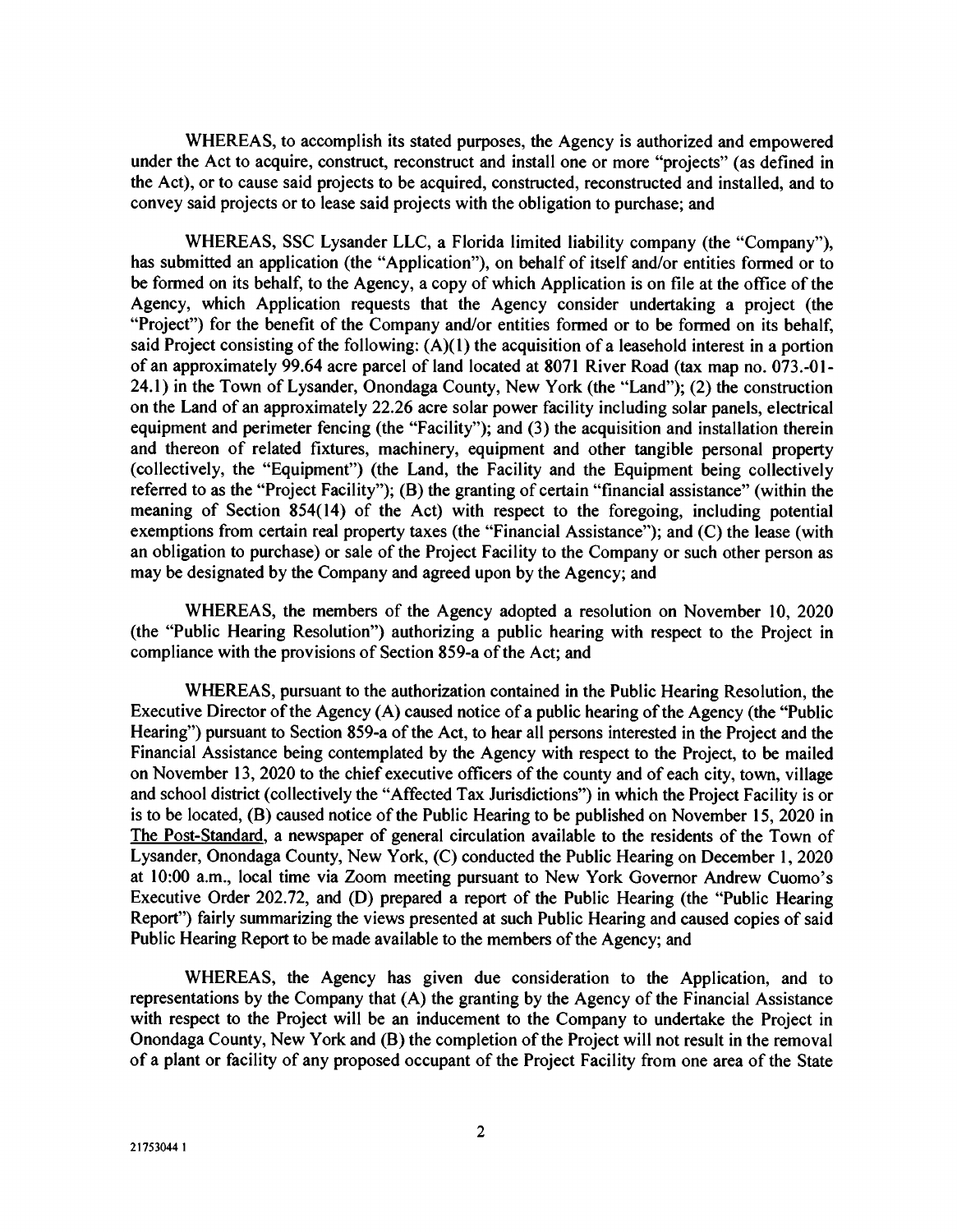another area in the State and will not result in the abandonment of one or more plants or facilities of any occupant of the Project Facility located in the State; and

WHEREAS, the Agency desires to encourage the Company to advance the job opportunities, health, general prosperity and economic welfare of the people of Onondaga County, New York by undertaking the Project in Onondaga County, New York; and

WHEREAS, pursuant to Article 8 of the Environmental Conservation Law of the State of New York, as amended, and the regulations of the Department of Environmental Conservation of the State of New York promulgated thereunder (collectively referred to hereinafter as "SEQRA"), by resolution adopted by the members of the Agency on December 8, 2020, the Agency determined (A) to conduct an uncoordinated review of the Project, (B) that the Project is an "Unlisted" action which will not have a significant effect on the environment and, therefore, that an environmental impact statement is not required to be prepared with respect to the Project, and (C) as a consequence of the foregoing, to prepare a negative declaration with respect to the Project; and

WHEREAS, in order to consummate the Project and the granting of the Financial Assistance described in the notice of the Public Hearing, the Agency proposes to enter into the following documents (hereinafter collectively referred to as the "Agency Documents"): (A) a certain underlying lease agreement (and a memorandum thereof) (the "Underlying Lease") by and between the Company and the Agency pursuant to which the Company will lease to the Agency the Land and all improvements now or hereafter located on the Land; (B) a certain lease agreement (and a memorandum thereof) (the "Lease Agreement") by and between the Company and the Agency pursuant to which the Company agrees to undertake the Project as agent of the Agency and the Company further agrees to lease the Project Facility from the Agency and, as rental thereunder, to pay the Agency's administrative fee relating to the Project and to pay all expenses incurred by the Agency with respect to the Project; (C) a payment in lieu of tax agreement (the "PILOT Agreement") by and between the Agency and the Company, pursuant to which the Company will agree to pay certain payments in lieu of taxes with respect to the Project Facility; (D) a project agreement (the "Project Agreement") by and between the Agency and the Company that complies with the requirements of Section 859-a(6) of the Act; and (E) various certificates relating to the Project (the "Closing Documents"); and

WHEREAS, the Agency will file with the assessor and mail to the chief executive officers of each "affected tax jurisdiction" (within the meaning of such quoted term in Section 854(16) of the Act) a copy of a New York State Board of Real Property Services Form RP-4 12-a (the form required to be filed by the Agency in order for the Agency to obtain a real property tax exemption with respect to the Project Facility under Section 412-a of the Real Property Tax Law) (a "Real Property Tax Exemption Form") relating to the Project; and

WHEREAS, pursuant to the Act, the Agency desires to adopt a resolution approving the Project and the Financial Assistance that the Agency is granting to the Company with respect to the Project.

NOW, THEREFORE, BE IT RESOLVED BY THE MEMBERS OF THE ONONDAGA COUNTY INDUSTRIAL DEVELOPMENT AGENCY AS FOLLOWS:

21753044.1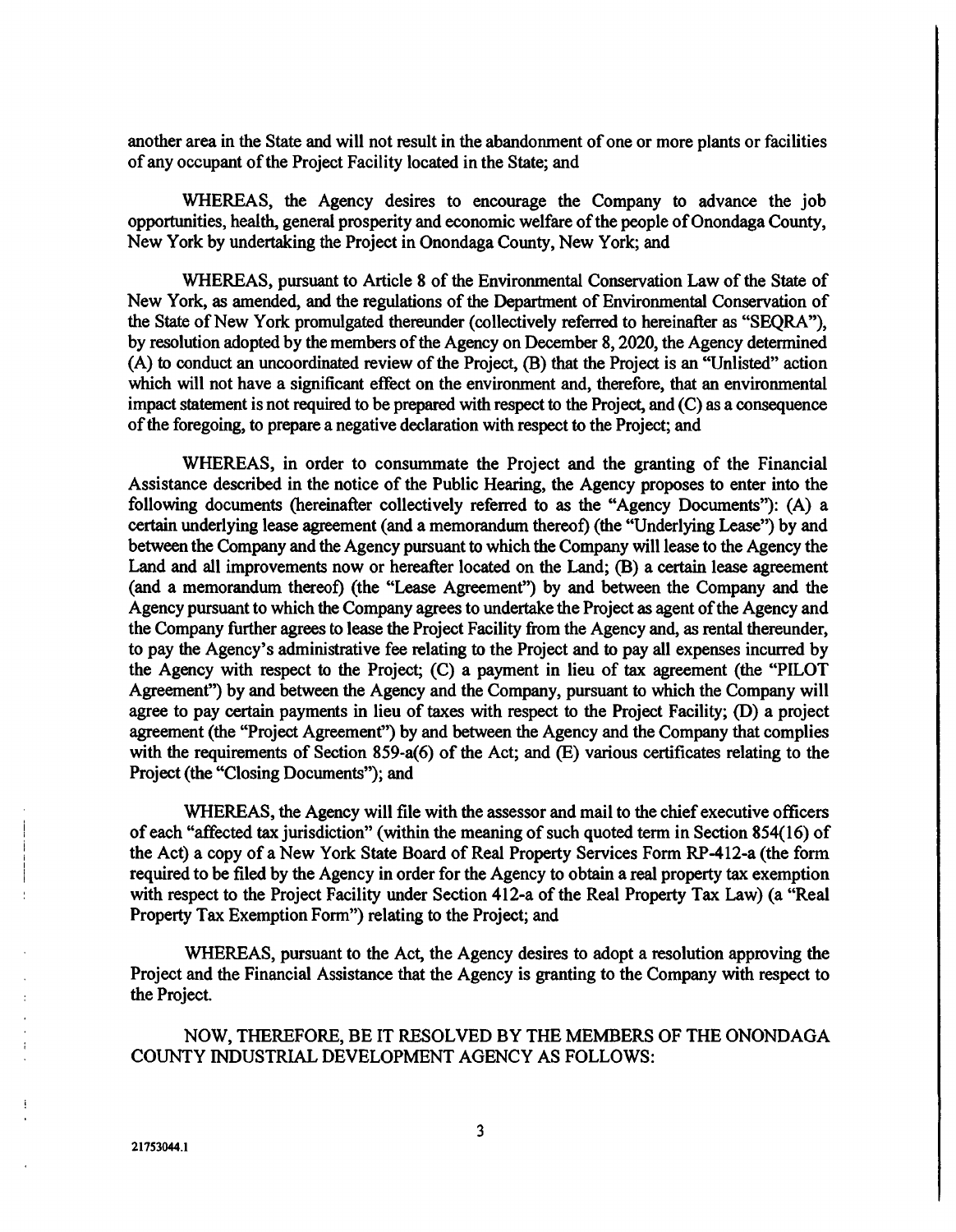Section 1. The Agency, based upon the representations made by the Company to the Agency in the Application, hereby finds and determines that:

I. By virtue of the Act, the Agency has been vested with all powers necessary and convenient to carry out and effectuate the purposes and provisions of the Act and to exercise all powers granted to it under the Act;

2. The Project constitutes a "project," as such term is defined in the Act;

3. The Project site is located entirely within the boundaries of Onondaga County, New York;

4. It is estimated at the present time that the costs of the planning, development, construction and installation of the Project Facility (collectively, the "Project Costs") will be approximately \$3,033,500.00;

5. The completion of the Project will not result in the removal of a plant or facility of any proposed occupant of the Project Facility from one area of the State to another area in the State and will not result in the abandonment of one or more plants or facilities of any occupant of the Project Facility located in the State;

6. (1) The Project Facility does not constitute a project where facilities or property that are primarily used in making retail sales of goods and/or services to customers who personally visit such facilities constitute more than one-third of the total cost of the Project, and accordingly the Project is not prohibited by the provisions of Section 862(2)(a) of the Act, and (2) accordingly the Agency is authorized to provide financial assistance in respect of the Project pursuant to Section 862(2)(a) of the Act;

7. The acquisition, construction and equipping of the Project Facility and the leasing of the Project Facility to the Company is reasonably necessary to induce the Company to construct the Project in the State;

8. Based upon representations of the Company and counsel to the Company, the Project Facility conforms with, or prior to the Agency entering into the Agency Documents (as defined herein), will conform with, the local zoning laws and planning regulations of Onondaga County and all regional and local land use plans for the area in which the Project Facility is located;

9. The granting of the Financial Assistance by the Agency with respect to the Project will promote the general prosperity and economic welfare of the citizens of Onondaga County, New York and the State and improve their standard of living, and thereby serve the public purposes of the Act;

10. The Agency has reviewed the Public Hearing Report and has fully considered all comments contained therein;

11. The Project should receive the Financial Assistance in the form of exemptions from certain real property taxes based on the description of expected public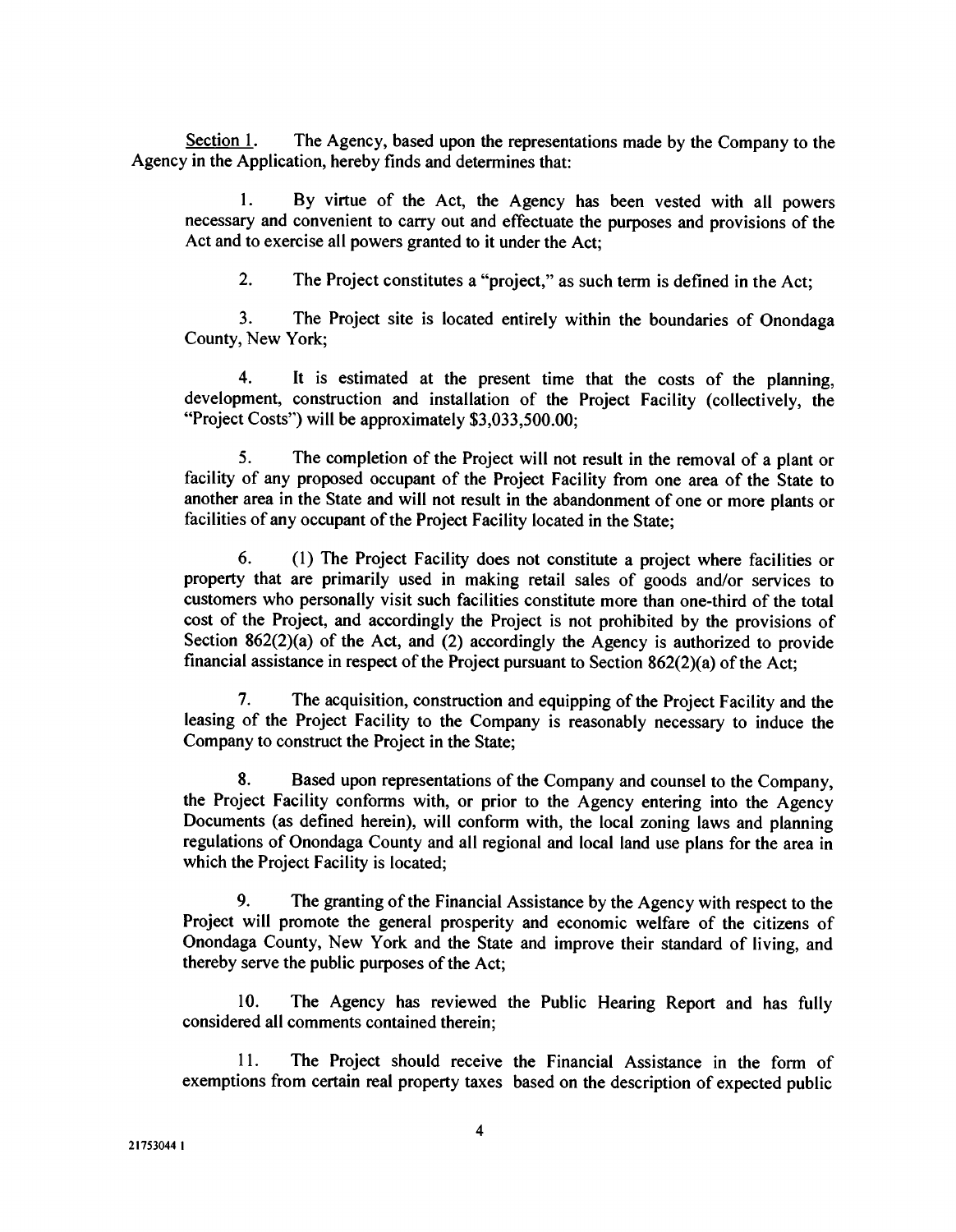benefits to occur as a result of this Project, as described in the Application, and failure by the Company to meet the expected public benefits will result in a recapture event, as described in the Project Agreement;

12. It is desirable and in the public interest for the Agency to enter into the Agency Documents;

13. The Agency has assessed all material information included in connection with the Application necessary to afford a reasonable basis for the decision by the Agency to provide the Financial Assistance for the Project as described herein;

14. The Agency has prepared a written cost-benefit analysis identifying the extent to which the Project will create or retain permanent, private sector jobs, the estimated value of any tax exemption to be provided, the amount of private sector investment generated or likely to be generated by the Project, the likelihood of accomplishing the Project in a timely fashion, and the extent to which the Project will provide additional sources of revenue for municipalities and school districts, and any other public benefits that might occur as a result of the Project;

15. The Company has provided a written statement confirming that the Project as of the date of the Application is in substantial compliance with all provisions the Act.

Section 2. In consequence of the foregoing, the Agency hereby determines to:  $(A)$ proceed with the Project; (B) acquire a leasehold interest in the Land and all improvements now or hereafter located on the Land from the Company pursuant to the Underlying Lease and acquire the Equipment pursuant a bill of sale; (C) lease the Project Facility to the Company pursuant to the Lease Agreement; (D) acquire, construct and equip the Project Facility, or cause the Project Facility to be acquired, constructed and equipped, as provided in the Lease Agreement; and (E) grant to the Company the Financial Assistance with respect to the Project.

Section 3. The Agency is hereby authorized to acquire, construct and equip the Project Facility as described in the Agency Documents, to appoint the Company as agent of the Agency to undertake such acquisition, construction and equipping of the Project Facility as described in the Agency Documents, and to do all things necessary or appropriate for the accomplishment thereof, and all acts heretofore taken by the Agency with respect to such acquisition, construction and equipping are hereby ratified, confirmed and approved.

Section 4. The Chairman (or Vice Chairman) and the Executive Director of the Agency, with the assistance of Agency Counsel, are authorized to negotiate and approve the form and substance of the Agency Documents.

Section 5. (A) The Chairman (or Vice Chairman) and the Executive Director of the Agency are hereby authorized, on behalf of the Agency, to execute and deliver the Agency Documents, and, where appropriate, the Secretary (or Assistant Secretary) of the Agency is hereby authorized to affix the seal of the Agency thereto and to attest the same, all in the forms thereof as the Chairman (or Vice Chairman) and the Executive Director shall approve, the execution thereof by the Chairman (or Vice Chairman) and the Executive Director to constitute conclusive evidence of such approval.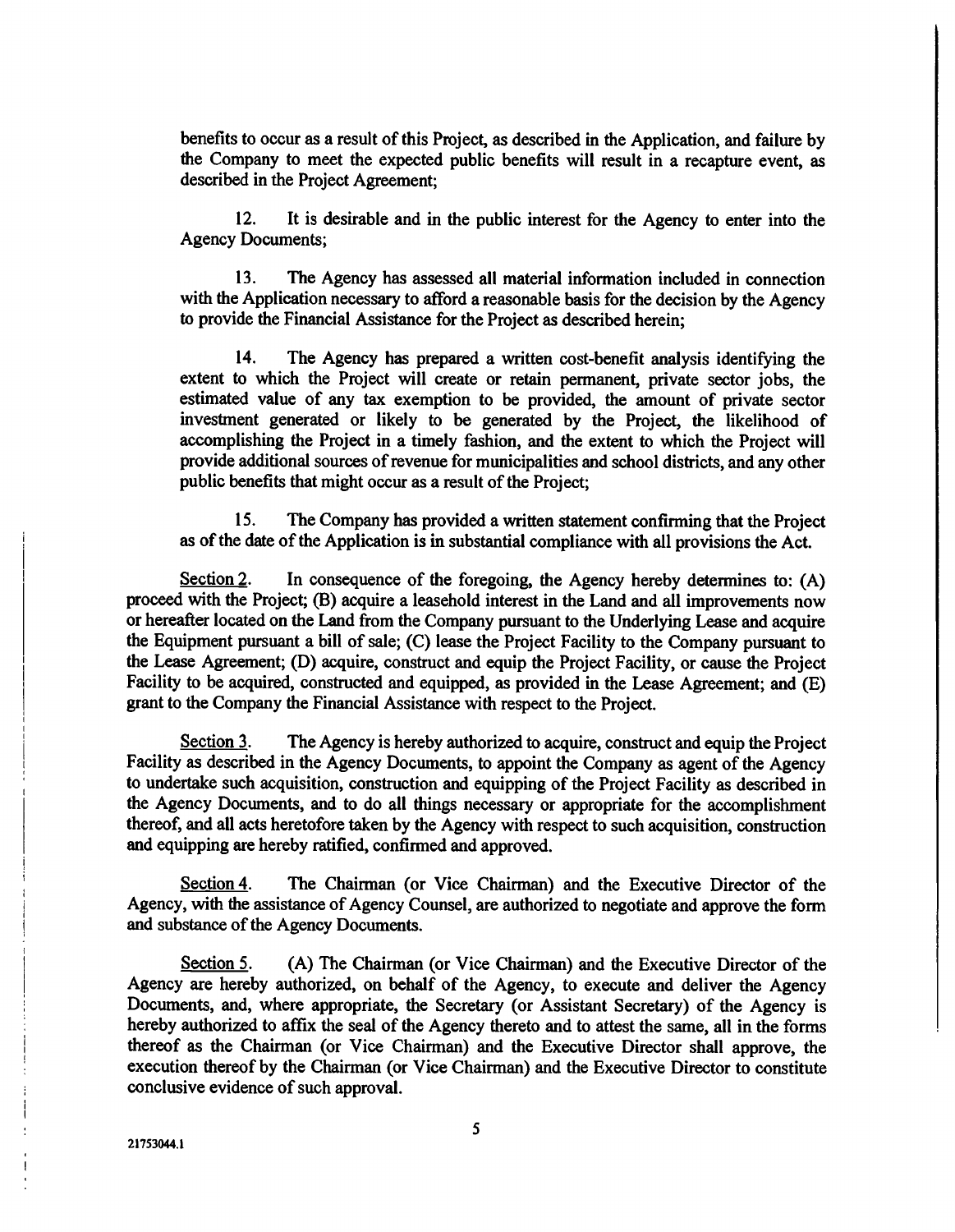(B) The Chairman (or Vice Chairman) and the Executive Director of the Agency are hereby further authorized, on behalf of the Agency, to designate any additional Authorized Representatives of the Agency (as defined in and pursuant to the Lease Agreement).

Section 6. Notwithstanding anything herein to the contrary, the amount of real property tax abatement benefit comprising the Financial Assistance approved herein shall be approximately \$905,855.00, which such amount reflects the total estimated real property tax exemptions for the Project Facility (which constitute those taxes that would have been paid if the Project Facility were on the tax rolls and not subject to the PILOT Agreement) of approximately \$1,522,438.00, less the total payments in lieu of taxes of \$616,583.00 to be made by the Company to the Affected Tax Jurisdictions with respect to the Project Facility during the term of the PILOT Agreement. The amount of estimated real property tax exemptions is estimated based on an assumed assessed value of the Project Facility and assumed future tax rates of the Affected Tax Jurisdictions; therefore the real property tax abatement benefit is estimated because it is calculated using the estimated real property tax exemptions. The actual amount of real property tax abatement benefit is subject to change over the term of the PILOT Agreement depending on any changes to assessed value and/or tax rates of the Affected Tax Jurisdictions. Exhibit  $A$  attached hereto reflects an annual breakdown of the payments in lieu of taxes to be made to the Affected Tax Jurisdictions in each year during the term of the PILOT Agreement ("Total PILOT"), an estimated value of the real property tax exemptions ("Full Tax Payment without PILOT"), and an estimated value of the real property tax abatement benefits ("Net Exemptions").

Section 7. As a condition precedent to the granting of the Financial Assistance, the Company agrees to execute an agreement with the Agency setting forth the preliminary undertakings of the Agency and the Company with respect to the Project. The form and substance of the proposed agreement, a form of which is attached hereto (the "Agreement") are hereby approved. The Chairman (or Vice Chairman) and the Executive Director of the Agency are each hereby authorized, on behalf of the Agency, to execute and deliver the Agreement, in substantially the same form as presented at this meeting with changes in terms and form as shall be consistent with this Resolution and as the Executive Director or (Vice) Chairperson shall approve. The execution thereof by the Executive Director or (Vice) Chairperson shall constitute conclusive evidence of such approval.

Section 8. The officers, employees and agents of the Agency are hereby authorized and directed for and in the name and on behalf of the Agency to do all acts and things required or provided for by the provisions of the Agency Documents, and to execute and deliver all such additional certificates, instruments and documents, to pay all such fees, charges and expenses and to do all such further acts and things as may be necessary or, in the opinion of the officer, employee or agent acting, desirable and proper to effect the purposes of the foregoing Resolution and to cause compliance by the Agency with all of the terms, covenants and provisions of the Agency Documents binding upon the Agency.

Section 9. This Resolution shall take effect immediately upon adoption.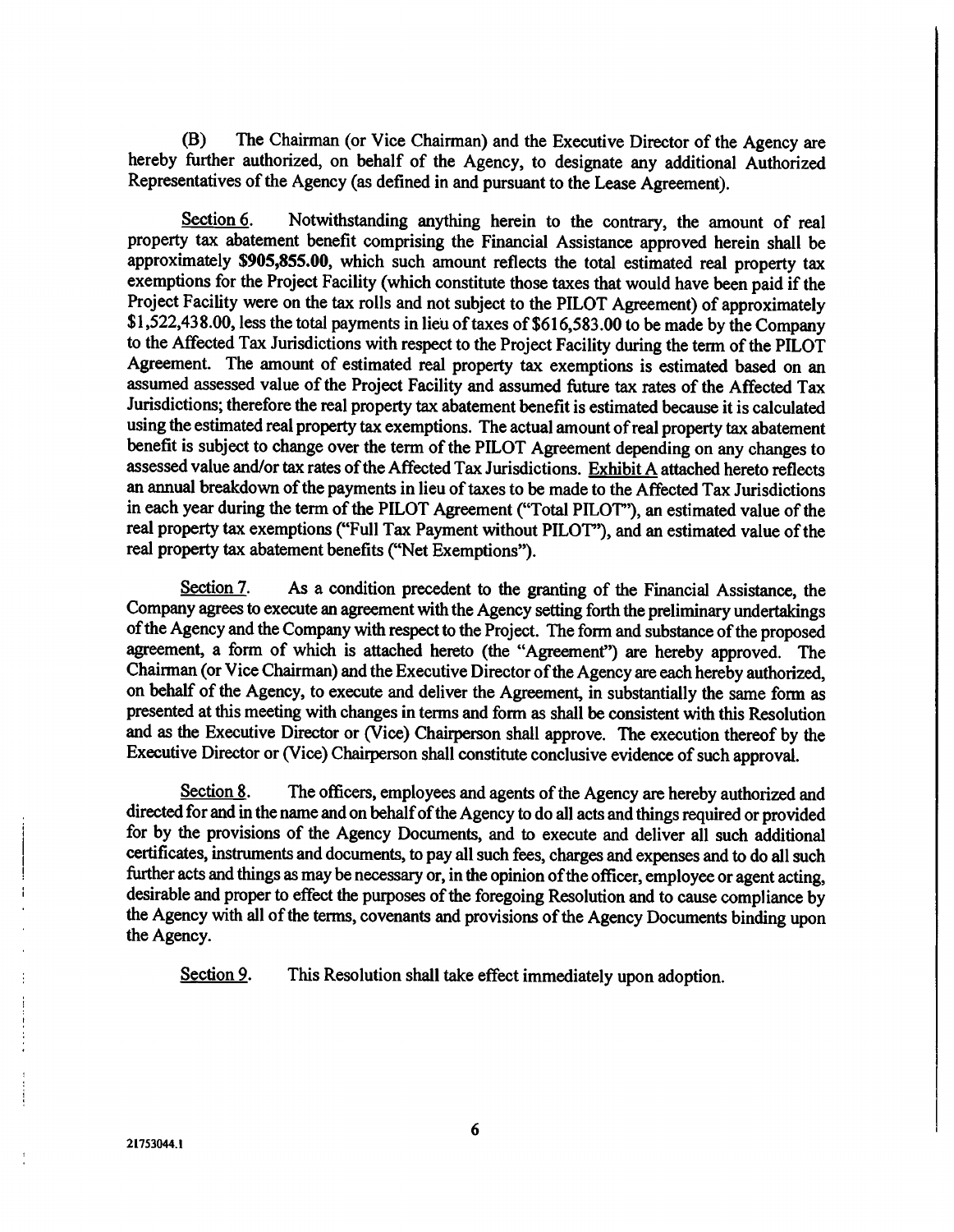The question of the adoption of the foregoing Resolution was duly put to a vote on roll call, which resulted as follows:

|                         | <b>AYE</b> | <b>NAY</b> | <b>ABSENT</b> |
|-------------------------|------------|------------|---------------|
| Patrick Hogan           | X          |            |               |
| Janice Herzog           | X          |            |               |
| Victor Ianno            | X          |            |               |
| <b>Steve Morgan</b>     | X          |            |               |
| <b>Susan Stanczyk</b>   | X          |            |               |
| Kevin Ryan              | X          |            |               |
| <b>Fanny Villarreal</b> |            |            | X             |
|                         |            |            |               |

The Resolution was thereupon declared duly adopted.

21753044.1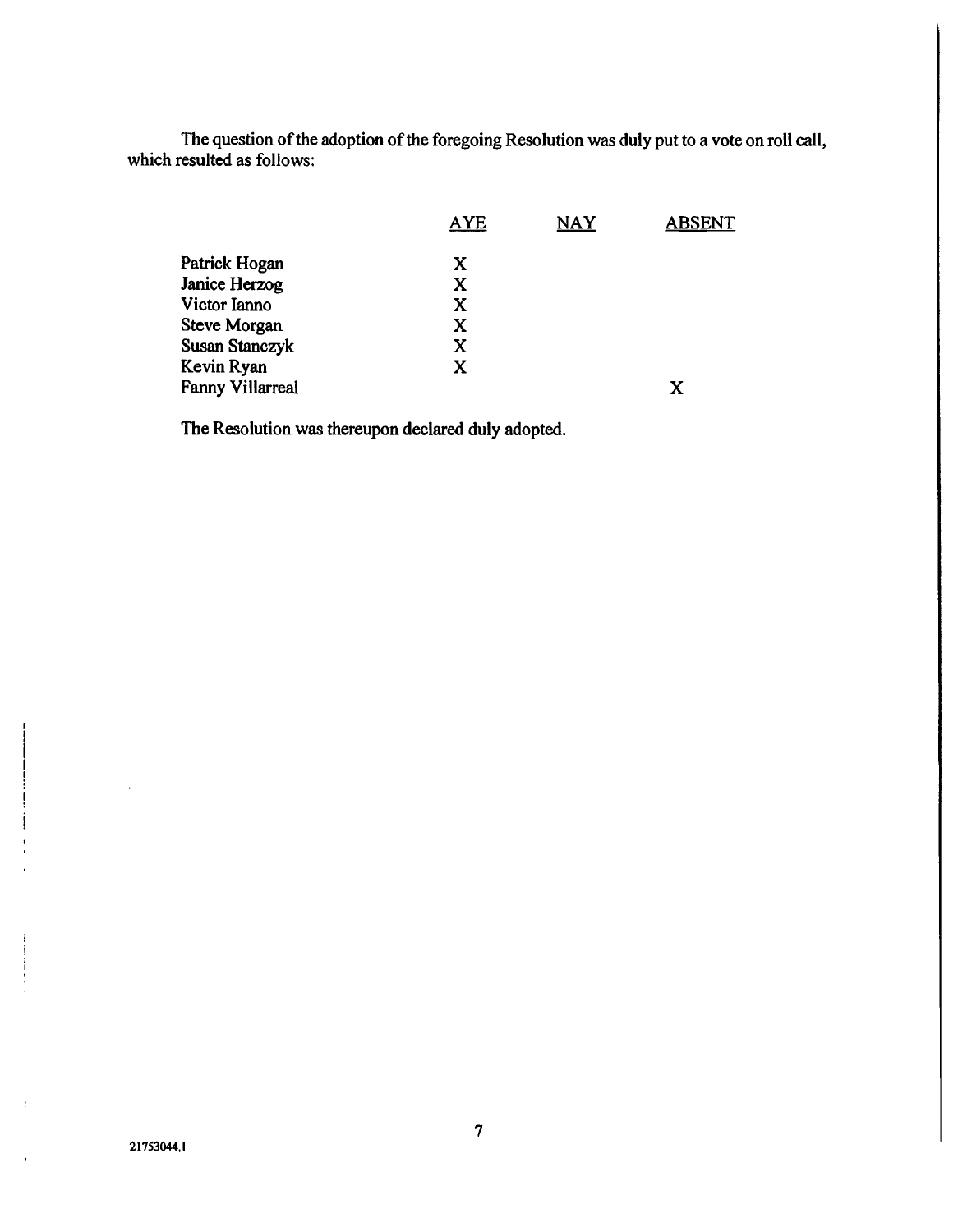STATE OF NEW YORK ) ) ss.: COUNTY OF ONONDAGA )

I, the undersigned Secretary of the Onondaga County Industrial Development Agency, DO HEREBY CERTIFY that I have compared the foregoing extract of the minutes of the meeting of the members of the Agency, including the Resolution contained therein, held December 8, 2020, with the original thereof on file in my office, and that the same is a true and correct copy of such proceedings of the Agency and of such Resolution set forth therein and of the whole of said original so far as the same relates to the subject matter therein referred to.

I FURTHER CERTIFY that (A) all members of the Agency had due notice of said meeting, (B) said meeting was in all respects duly held, (C) pursuant to Article 7 of the Public Officers Law (the "Open Meetings Law"), as modified by New York State Executive Order 202.79, said meeting was open to the general public and due notice of the time and place of said meeting was duly given in accordance with such Open Meetings Law, and (D) there was a quorum of the members of the Agency present throughout said meeting.

I FURTHER CERTIFY that as of the date hereof, the attached Resolution is in full force and effect and has not been amended, repealed, or rescinded.

IN WITNESS WHEREOF, I have hereunto set my hand this 8th day of December, 2020.

(SEAL) Secretary Borney

ł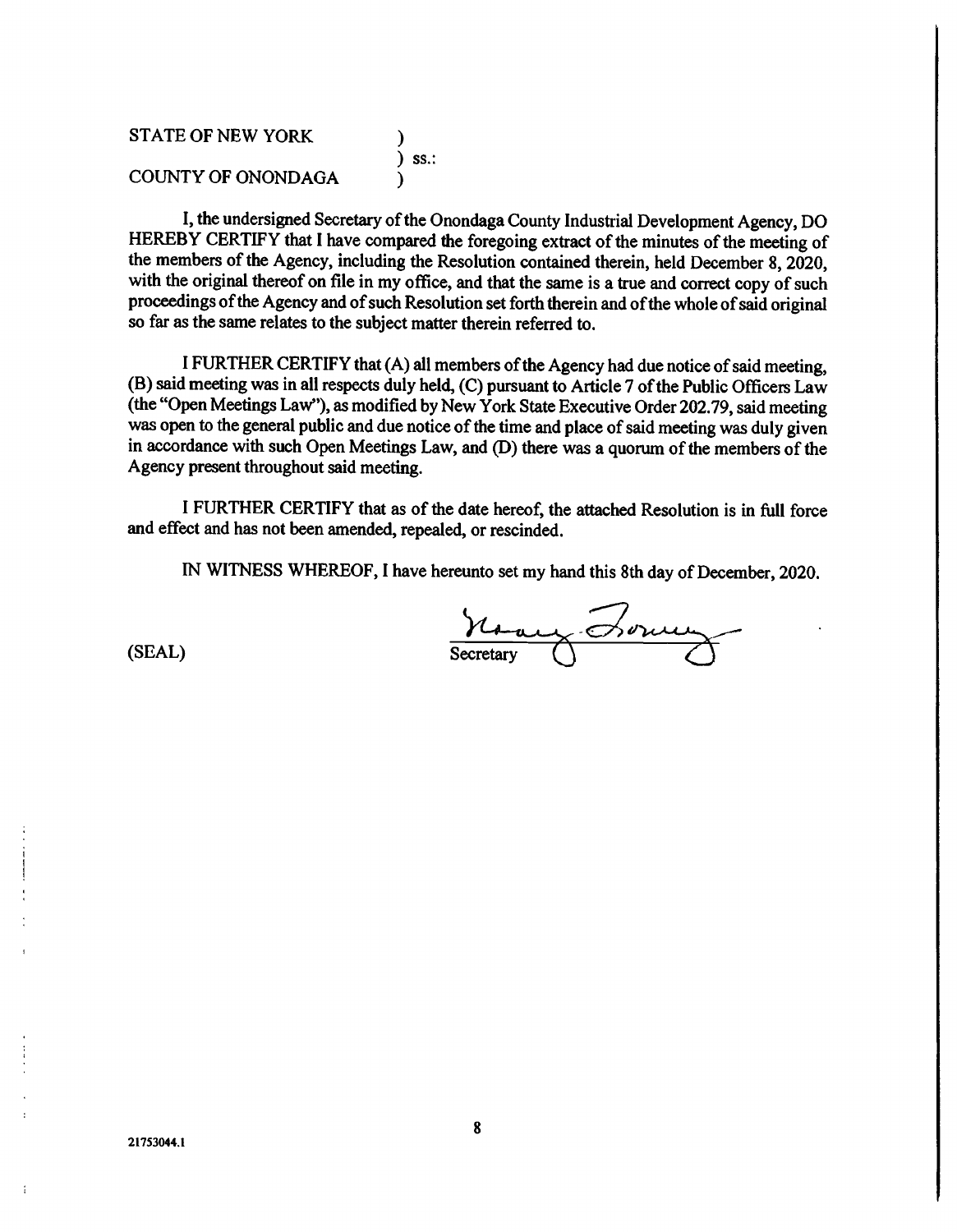# EXHIBIT A

| Year                    | Onondaga County                                 | Lysander                            | <b>Baldwinsville School</b><br><b>District</b> | <b>Tetal PILOT</b>       | <b>Full Tax Payment without</b><br><b>PILOT</b> | Net Exemption |
|-------------------------|-------------------------------------------------|-------------------------------------|------------------------------------------------|--------------------------|-------------------------------------------------|---------------|
|                         | 17%                                             | 6%                                  | 77%                                            | 100.0%                   |                                                 |               |
| 2019-2020   \$          | $1.100$   \$                                    | $424$   \$                          | $5.516$   \$                                   | 7.040                    |                                                 |               |
|                         | $3204$   \$<br>s                                | $1,234$   \$                        | $14.012$   S                                   | $19,250$   \$            | $44.146$   \$                                   | 24,896        |
| 2                       | $\overline{\bullet}$<br>$3268$ $\overline{15}$  | $1.259$   S                         | 16.108 S                                       | $19.635$ $\overline{15}$ | 45 029 L S                                      | 26.394        |
| э                       | s<br>$3,333$   \$                               | $1,284$   \$                        | <b>16,410   S</b>                              | $20.028$   \$            | $45.929$   \$                                   | 25.902        |
| 4                       | 3<br>$3,400$ $5$                                | $1.310$ $5$                         | $16.718$ S                                     | $20.428$ \$              | <b>46 ME 1 S</b>                                | 26.420        |
| £                       | $\overline{\bullet}$<br>$3.450$   \$            | $1,336$   \$                        | $16,033$   \$                                  | $20.837$ S               | $47,785$   \$                                   | 26,948        |
| ۰                       | $\overline{\bullet}$<br>$3637$ 1                | $1.363$ $\overline{15}$             | $16353$ $5$                                    | $21254$   \$             | $44741$ S                                       | 27.487        |
| ,                       | s<br>$3,600$ $5$                                | $1,390$ $5$                         | <b>16.680</b>                                  | $21,679$   S<br>1        | $49.715$ s                                      | 28,037        |
| 8                       | 3<br>$3,600$ $5$                                | $1.418$ $15$                        | $17,014$   \$                                  | $22,112$   1             | 60.710 S                                        | 24,598        |
| ۰                       | $\overline{\bullet}$<br>$3,754$   \$            | $1,446$   \$                        | $17,354$   \$                                  | $22,654$   \$            | $51.724$ \$                                     | 29,189        |
| 10                      | $\overline{\bullet}$<br>$3429$ $3$              | $1.476$ 15                          | $17.701$ S                                     | $23,008$ \$              | 62768                                           | 29.753        |
| 11                      | $\overline{\bullet}$<br>$3.905$ $\overline{15}$ | $1,605$   \$                        | $18,055$   \$                                  | $23,466$   \$            | $53.814$ $5$                                    | 30,346        |
| 12                      | $\overline{\mathbf{r}}$<br><b>1984 11</b>       | $1.535$ $5$                         | $18.417$ S                                     | $23935$   \$             | 64 890 I                                        | 30.955        |
| $\overline{\mathbf{1}}$ | $4,083$   \$<br>$\bullet$                       | $1,565$ $\overline{\phantom{1}}$ \$ | $18.785$ S                                     | $24.414$ \$              | $$5.910$ $$$                                    | 31,574        |
| $\overline{14}$         | Ŧ<br>$4.145$   \$                               | $1.697$   \$                        | 19.161                                         | $24902$   S<br>Ŧ         | $67.107$ S                                      | 32.205        |
| 15                      | $\overline{\bullet}$<br>42275                   | $1.429$ $15$                        | 19,644                                         | $25 A00$   \$<br>Ι9.     | <b>68.250 S</b>                                 | 32.850        |
| 16                      | т<br>4,312 1                                    | 1,661 5                             | $19.935$ $\overline{15}$                       | $26,908$   \$            | 69.317 5                                        | 43,409        |
| $\overline{\mathbf{r}}$ | $\overline{\bullet}$<br>$4.398$ $5$             | $1,695$   \$                        | 20.333 I S                                     | 26,426 S                 | 70,704                                          | 44,278<br>\$  |
| π                       | т<br>4.406 1 \$                                 | 1,724 TS                            | 20.740 15                                      | $26.955$   \$            | $72.110$ S                                      | 45,163        |
| 19                      | $\overline{\mathbf{3}}$<br>$4,576$   \$         | $1,763$   \$                        | 21.155 5                                       | $27.494$   \$            | 73,560   \$                                     | 46.066        |
| छ                       | т<br>4,667   \$                                 | 1,798 15                            | 21.575 T S                                     | 28,044 TS                | 75.031 T S                                      | 46.988        |
| 21                      | $\overline{\bullet}$<br>$4.761$ 5               | $1,834$ S                           | 22,010   \$                                    | $20,60$ <sup>1</sup> \$  | $76,532$ \$                                     | 47,927        |
| 22                      | τ<br>4,856 \$                                   | 1,871 5                             | 22,450 5                                       | 29,177   \$              | 78,063 5                                        | 48,886        |
| $\overline{\mathbf{2}}$ | $\overline{\mathbf{r}}$<br>4953   1             | 1.908 S                             | 2249955                                        | 29.760 L S               | <b>79 624</b>                                   | 49 864        |
| 24                      | $\overline{\bullet}$<br>$6,052$   \$            | $1,946$   \$                        | $23.357$   \$                                  | $30.355$   \$            | $81.216$ S                                      | 60,061        |
| 25                      | $\overline{\bullet}$<br>$6.153$   \$            | $1.985$ S                           | $23824$   \$                                   | $30962$   \$             | 82841                                           | 61878         |
|                         | \$<br>$102,620$   \$                            | 39,536   \$                         | <b>474,426   S</b>                             | 616,583   \$             | $1,622,438$   \$                                | 905,956       |

S.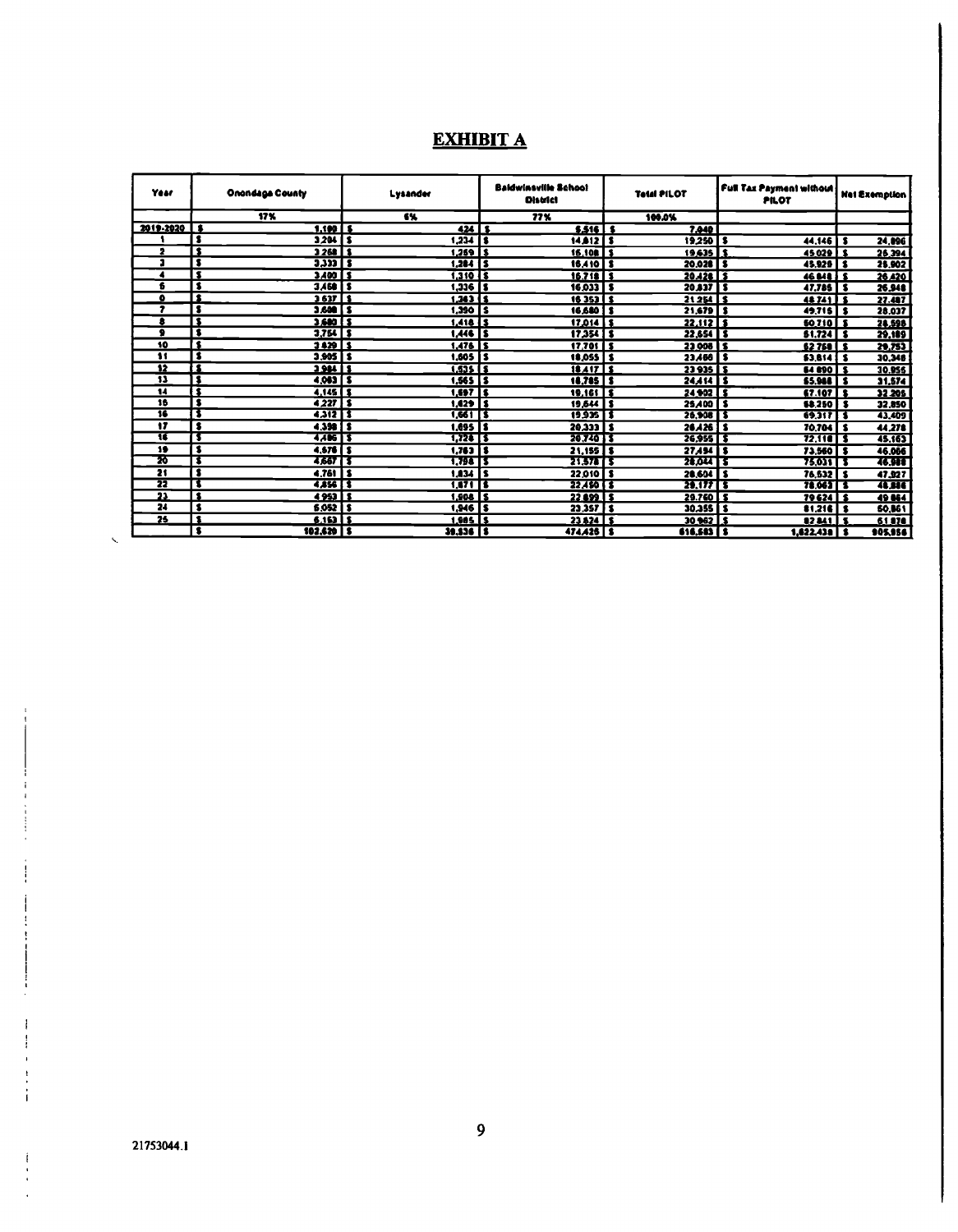### SSC LYSANDER LLC

## CONSENT TO SALE OF MEMBERSHIP INTEREST (3101-20-21A)

A regular meeting of the Onondaga County Industrial Development Agency was convened in public session, remotely by conference call or similar service pursuant to New York State Executive Order 202.94 on March 9, 2021, at 8:00 a.m., local time.

The meeting was called to order by the (Vice) Chairman of the Agency and, upon roll being called, the following members of the Agency were:

| PRESENTE | Patrick Hogan           |
|----------|-------------------------|
|          | Janice Herzog           |
|          | Victor Ianno            |
|          | <b>Steve Morgan</b>     |
|          | Kevin Ryan              |
|          | <b>Fanny Villarreal</b> |
|          |                         |
|          |                         |

 $--- ---- -$ 

ABSENT: Susan Stanczyk

ALSO PRESENT: Robert M. Petrovich, Executive Director Kevin R. McAuliffe, Esq., Agency Counsel Amanda M. Fitzgerald, Esq. Agency Counsel

The following resolution was offered by Victor lanno, seconded by Kevin Ryan, to wit:

## RESOLUTION RATIFYING THE APPROVING RESOLUTIONS PREVIOUSLY ADOPTED WITH RESPECT TO A PROJECT AFTER THE SALE OF THE MEMBERSHIP INTERESTS IN THE COMPANY

WHEREAS, Onondaga County Industrial Development Agency (the "Agency") is authorized and empowered by the provisions of Chapter 1030 of the 1969 Laws of New York, constituting Title 1 of Article 18-A of the General Municipal Law, Chapter 24 of the Consolidated Laws of New York, as amended (the "Enabling Act") and Chapter 435 of the Laws of 1970 of the State of New York and Chapter 676 of the Laws of 1975, as amended, constituting Section 895 of said General Municipal Law (said Chapter and the Enabling Act being hereinafter collectively referred to as the "Act") to promote, develop, encourage and assist in the acquiring, constructing, reconstructing, improving, maintaining, equipping and furnishing of manufacturing, warehousing, research, commercial and industrial facilities, among others, for the purpose of promoting, attracting and developing economically sound commerce and industry to advance the job opportunities, health, general prosperity and economic welfare of the people of the State of New York (the "State"), to improve their prosperity and standard of living, and to prevent unemployment and economic deterioration; and

WHEREAS, to accomplish its stated purposes, the Agency is authorized and empowered under the Act to acquire, construct, reconstruct and install one or more "projects" (as defined in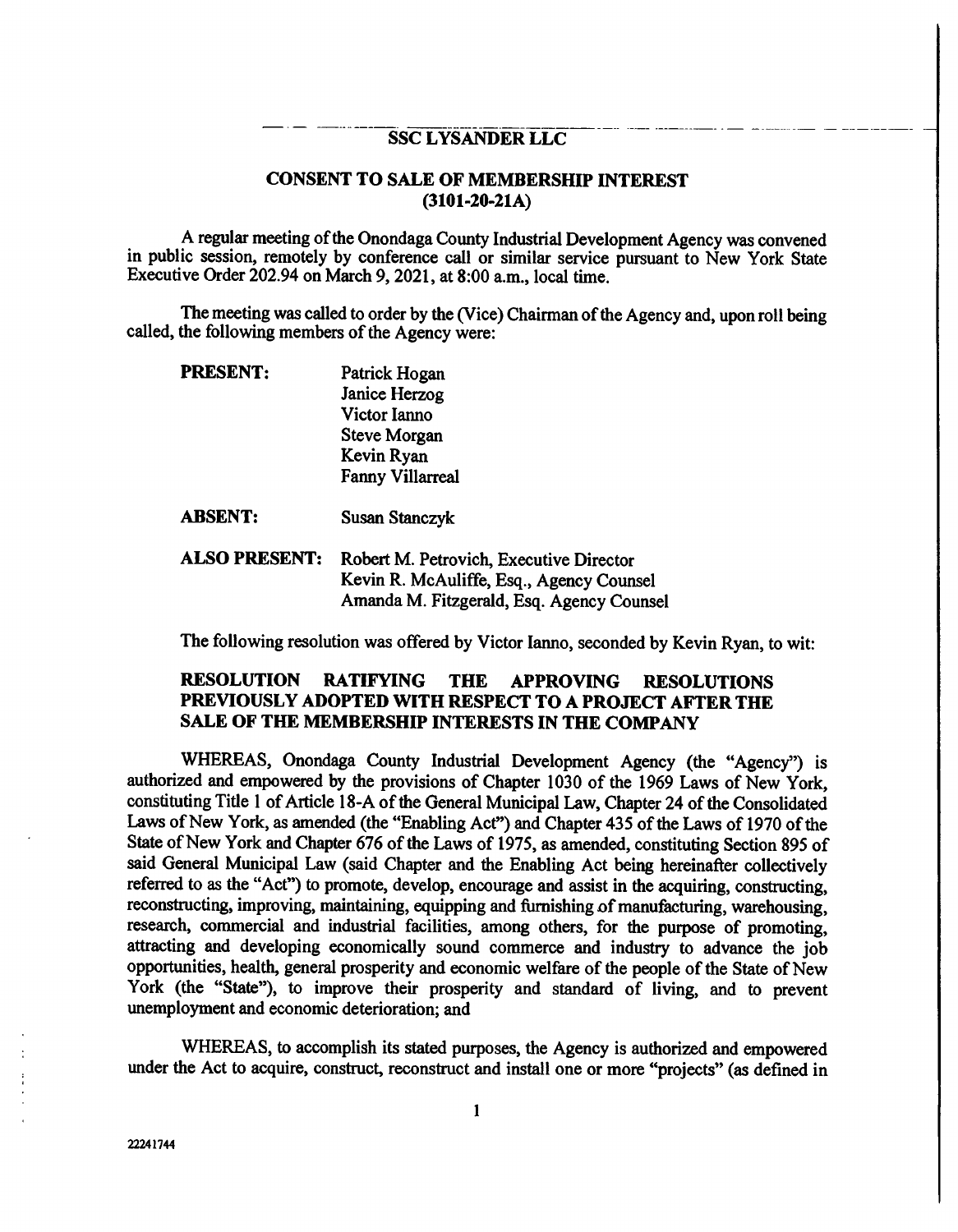the Act), or to cause said projects to be acquired, constructed, reconstructed and installed, and to convey said projects or to lease said projects with the obligation to purchase; and

WHEREAS, on or about September 17, 2020, the Agency received an application (the "Application") from SSC Lysander LLC, a Florida limited liability company (the "Company"), to undertake a project (the "Project") on behalf of itself and entities formed or to be formed on its behalf, said Project consisting of the following: (A)(1) the acquisition of a leasehold interest in a portion of an approximately 99.64 acre parcel of land located at 8071 River Road (tax map no. 073.-01-24.1) in the Town of Lysander, Onondaga County, New York (the "Land"); (2) the construction on the Land of an approximately 22.26 acre solar power facility including solar panels, electrical equipment and perimeter fencing (the "Facility"); and (3) the acquisition and installation therein and thereon of related fixtures, machinery, equipment and other tangible personal property (collectively, the "Equipment") (the Land, the Facility and the Equipment being collectively referred to as the "Project Facility"); (B) the granting of certain "financial assistance" (within the meaning of Section 854(14) of the Act) with respect to the foregoing, including potential exemptions from certain real property taxes (the "Financial Assistance"); and (C) the lease (with an obligation to purchase) or sale of the Project Facility to the Company or such other person as may be designated by the Company and agreed upon by the Agency; and

WHEREAS, in the Application the Company listed its sole member as NY Portfolio I Holdco LLC (the "Original Membership Owner"); and

WHEREAS, the Agency adopted a public hearing resolution on November 10, 2020 and conducted the public hearing on December 1, 2020; and

WHEREAS, the Agency conducted an environmental review of the project pursuant to the State Environmental Quality Review Act ("SEQRA") and adopted a resolution on December 8, 2020 issuing a negative declaration for the Project upon determining that it would not result in any significant adverse environmental impacts; and

WHEREAS, the Agency adopted an approving resolution, authorizing the Project at its December 8, 2020 meeting (the "Approving Resolution"); and

WHEREAS, the Agency and the Company have not closed on the straight-lease transaction associated with the Project and approved by the Agency in the Approving Resolution; and

WHEREAS, on or about January 15, 2021, the Agency received a request from the Company to convey 100% of the membership interests in the Company from the Original Membership Owner to GSRP Development Company X LLC (the "New Membership Owner"); and

WHEREAS, the Company has submitted and the Agency has reviewed the organizational documents of the New Membership Owner and the Company has answered the Agency's questions regarding the New Membership Owner and the impact of the change in ownership on the Project and the Financial Assistance previously approved by the Agency in the Approving Resolution; and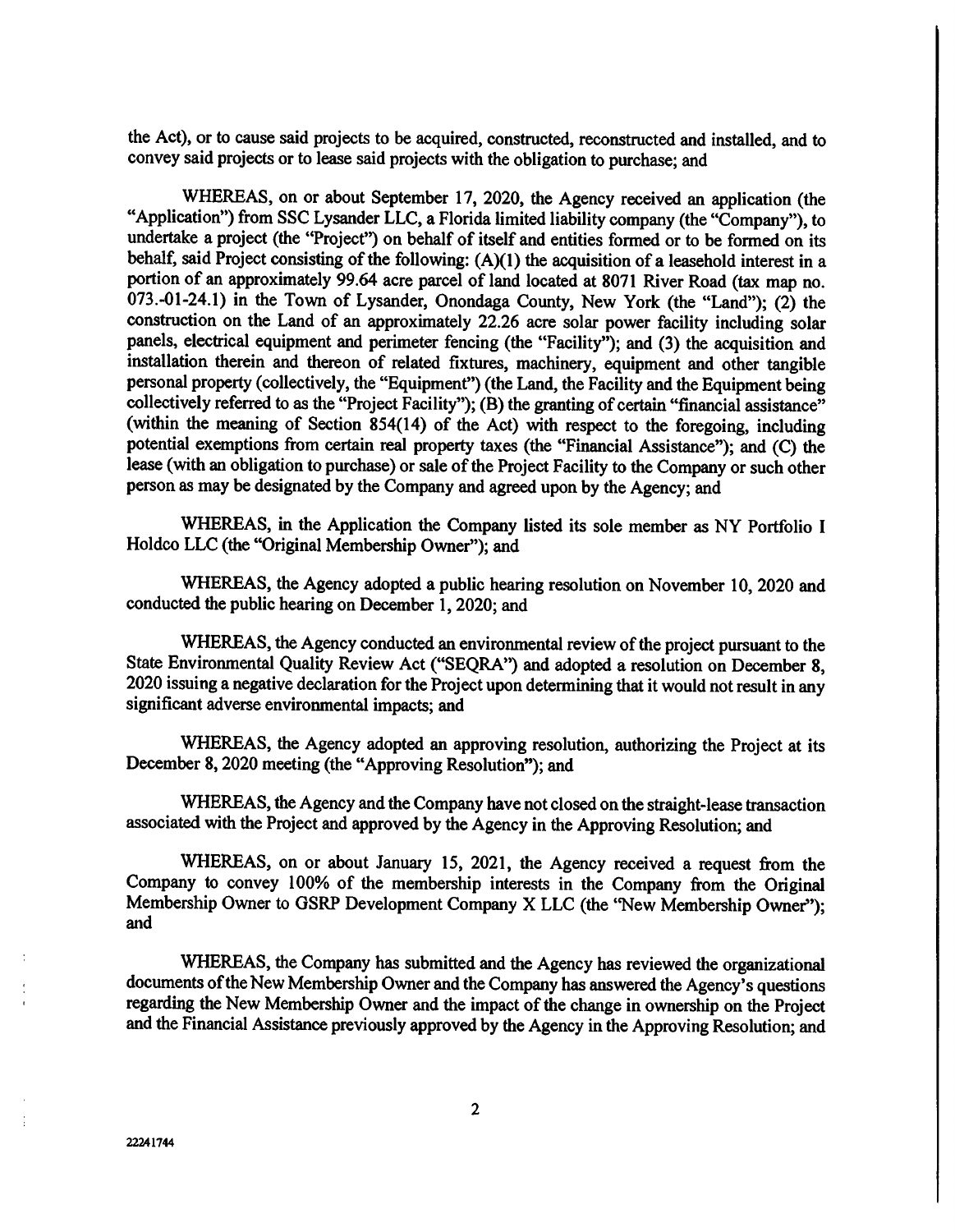WHEREAS, in light of the change in the ownership of the membership interest in the Company, the Agency desires to ratify the Approving Resolution, including its approval of the Project and the grant of the Financial Assistance to the Company; and

WHEREAS, the change in the ownership of the membership interest in the Company is not material, will not result in any additional environmental impacts that were not addressed as part of the original SEQRA determination, and does not require that the Agency alter or amend its prior negative declaration for the Project, which is hereby ratified and reaffirmed.

NOW, THEREFORE, BE IT RESOLVED BY THE MEMBERS OF THE ONONDAGA COUNTY INDUSTRIAL DEVELOPMENT AGENCY AS FOLLOWS:

Section 1. Based upon the representations made by the Company to the Agency, the Agency makes the following findings and determinations:

- (A)The Project constitutes a "project" within the meaning of the Act; and
- (B) The change in ownership of the membership interests in the Company does not constitute a significant change from the original Project that was reviewed under SEQRA and therefore no further or additional review under SEQRA is required; and
- (C) The change in ownership of the membership interests in the Company is not a material change and does not require a change in the Financial Assistance previously approved by the Agency.

Section 2. The Agency hereby ratifies the Approving Resolutions and reaffirms the approval of the grant of the Financial Assistance to the Company.

Section 3. The Chairperson and the Executive Director of the Agency are hereby authorized and directed to distribute copies of this Resolution to the Company and to do such further things or perform such acts as may be necessary or convenient to implement the provisions of this Resolution.

Section 4. This Resolution shall take effect immediately upon adoption.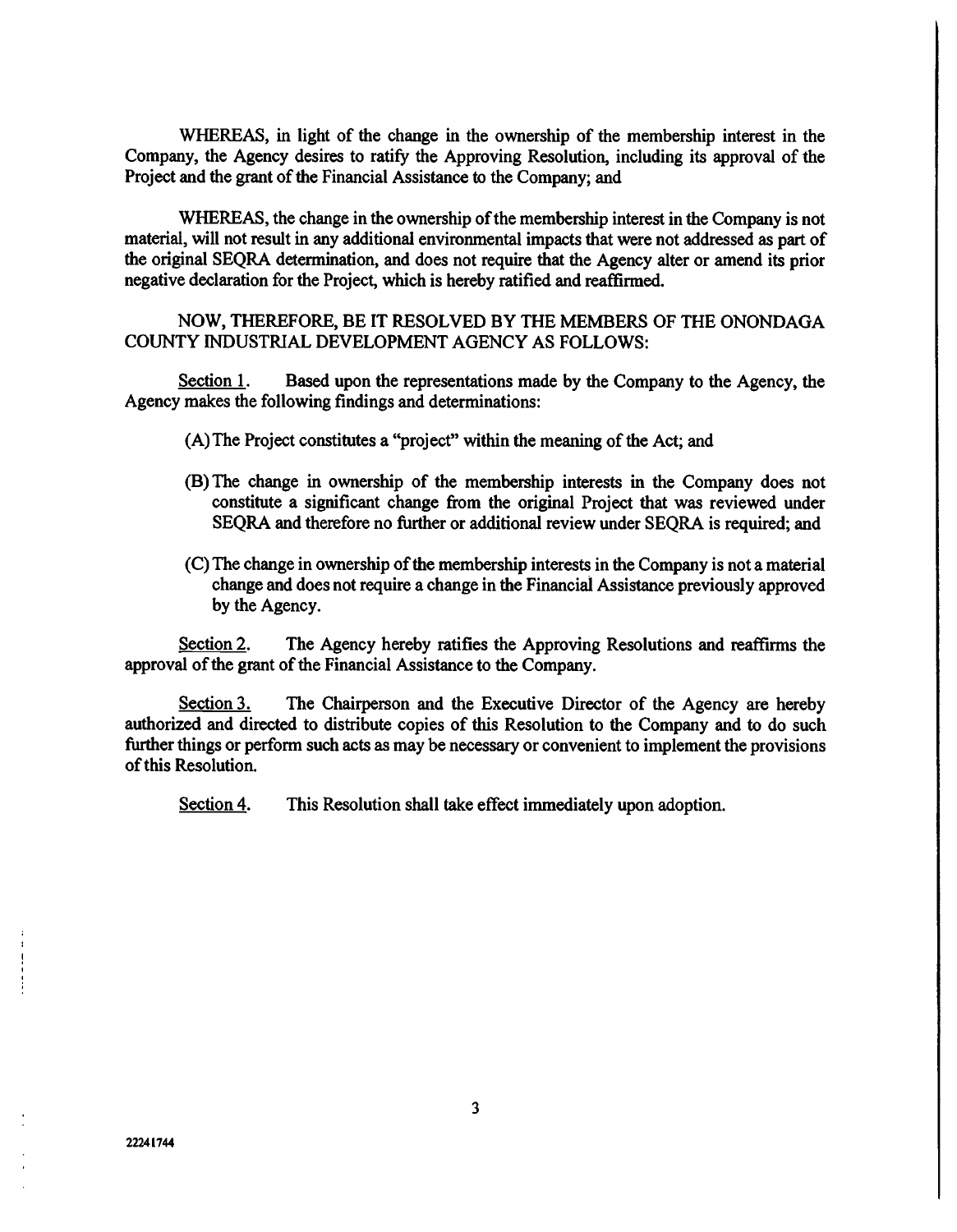The question of the adoption of the foregoing Resolution was duly put to a vote on roll call, which resulted as follows:

|                         | <b>AYE</b> | <b>NAY</b> | <b>ABSENT</b> |
|-------------------------|------------|------------|---------------|
| Patrick Hogan           | X          |            |               |
| <b>Janice Herzog</b>    | X          |            |               |
| Victor Ianno            | X          |            |               |
| Steve Morgan            | X          |            |               |
| <b>Susan Stanczyk</b>   |            |            | $\mathbf x$   |
| Kevin Ryan              | X          |            |               |
| <b>Fanny Villarreal</b> | X          |            |               |

The Resolution was thereupon declared duly adopted.

t

ÿ